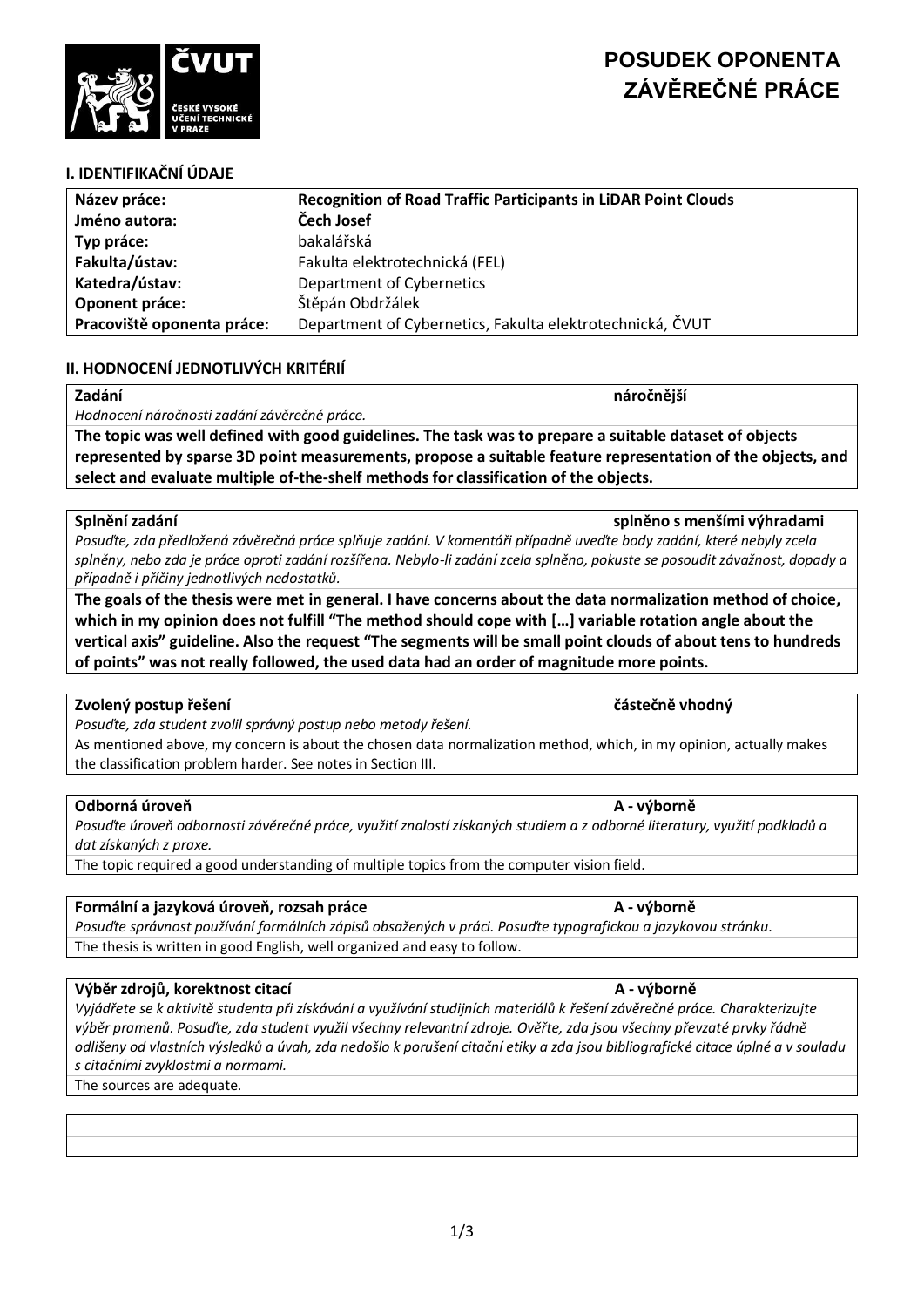# **POSUDEK OPONENTA ZÁVĚREČNÉ PRÁCE**



## **III. CELKOVÉ HODNOCENÍ, OTÁZKY K OBHAJOBĚ, NÁVRH KLASIFIKACE**

*Shrňte aspekty závěrečné práce, které nejvíce ovlivnily Vaše celkové hodnocení. Uveďte případné otázky, které by měl student zodpovědět při obhajobě závěrečné práce před komisí.*

### Overview:

The topic of the thesis is relevant and interesting. Classification of objects sparsely sampled by depth sensors is a hard task for several reasons. The objects are often not covered entirely, due to occlusions or limited vertical range of the sensors. Detection of the objects is hard and unreliable, as is the segmentation of the point cloud into point sets belonging to individual objects. The coverage density changes with object distance, and since only one side of the object is seen, the geometry of the captured points varies significantly with the object orientation w.r.t the view direction.

The classification task was simplified in the thesis by assuming well segmented points at the input. On the other hand, insensitivity to point density and to object orientation was called for in the thesis instructions. These are the most interesting and also the hardest questions of the assignment. The proposed feature representation raises some doubts about solving them well.

### Concerns:

The goal of data normalization and feature selection is to minimize intra-class and maximize inter-class distances in the feature space. This increases class separation and simplifies the classification. My intuition is that the proposed data normalization actually does the opposite and reduces the class separation. This is somehow confirmed in the experiments, where the feature vector  $F_1$ , of which the author claims that it obviously does not separate the classes well (Figure 2.1), performs almost as well (or as bad) as the more rich feature vector  $F_2$ computed on the normalized point clouds.

The chosen normalization seems to be designed for complete 360° object representation rather than for measurements taken from just one direction. Going step by step,

"the point cloud segment is shifted so that the center of mass is at the origin" – that would work if it was a center of mass of the object. Center of the point cloud is view-dependent and will likely lay on, or close to, the surface of the object, making the representation view-dependent rather than class-dependent.

"the object is rotated so that dominant eigenvector of the covariance matrix is parallel to the x-axis" - this is likely taking a vector almost parallel to the view direction, independently of the object class. Whether it is horizontal or vertical depends on the object, e.g. most trucks are taller than wide in frontal and rear views, so this operation would lay them flat on a side. Changing the view by perhaps 10°, the dominant eigenvector would change to horizontal, resulting in a significantly different representation of the same object.

"the segment is rescaled by a factor that is equal to the distance of the farthest point from the origin"  $$ maximum being one of the least robust statistics, this makes the normalization very sensitive to perfect object segmentation. A single incorrectly segmented point could change the representation drastically.

It may be interesting to see how the classification performs without the normalization, especially the orientation part.

### Questions:

The evaluation is rather coarse, coalescing the performance on a whole dataset to a few numbers. While that is OK for the purpose of comparison of different classifiers, with respect to the specifics of the point cloud data it would be interesting to see the results broken down to show some interesting aspects.

How does the performance change with the object distance/density of points? Does the classification still work when only "tens of points" are available, as asked in the thesis instructions? At what distance could objects still be classified?

What is actually the distance/density range in the datasets? Looking at Table 3.3 it seems that it is quite narrow. One could almost have a classifier based solely on the number of points on an object.